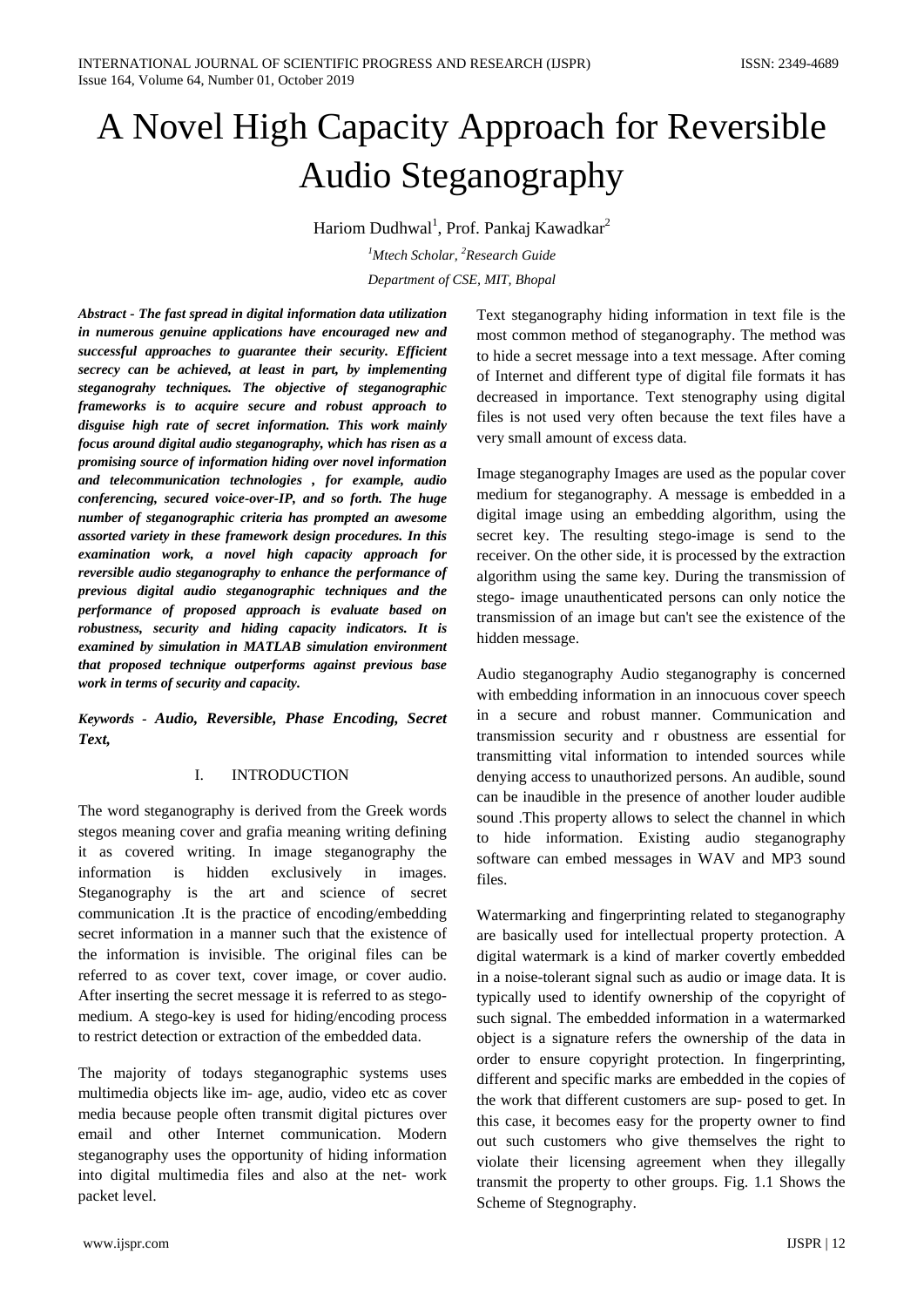

Fig. Basic Scheme of Stegnography.

# II. AUDIO STEGANOGRAPHY

In Audio Steganography, the weakness of the Human Auditory System (HAS) is used to hide information in the audio. That is, while using digital images as cover files the difficulty of the human eye to distinguish colors is taken advantage of, while using digital audio one can count on the different sensitivity of the human ear when it comes to sounds of low and high intensity; usually, higher sounds are perceived better than lower ones and it is thus easier to hide data among low sounds without the human ear noticing the alteration. In audio steganography data is embedded in digital audio signal. Here secret message is embedded by small change in binary sequence of sound file. Audio file can be WAV, AU, or MP3 sound files. Audio steganography is more difficult than other methods of steganography.

Audio steganography is more challenging than others because audio files are larger than images or text and characteristics of human auditory system (HAS) like large power, dynamic range of hearing and large range of audible frequency.. HAS can perceive sound over a range of power greater than 109 to 1 and range of frequency greater than 103 to 1 [9]. Auditory perception is based on the critical band analysis in the inner ear where a frequency-to-location transformation takes place along the basilar membrane. The power spectra of the received sounds are not represented on a linear frequency scale but on limited frequency bands called critical bands. Range of sound frequencies which human ear can hear is 20 Hz to 20,000 kHz.

Many software implementations of these methods are available on the Web and are listed in the Links section. Some of the latter methods require previous knowledge of signal processing techniques, Fourier analysis, and other areas of high level mathematics. Figures and pseudo code are used in place of exact mathematical formulas in attempts to make the theory more accessible to readers possessing just a basic knowledge of steganography. Some commonly used methods of audio steganography are listed and discussed below in brief.

#### *a. Least Significant Bit Coding*

One of the earliest techniques studied in the information hiding of digital audio (as well as other media types) is LSB coding. In this technique LSB of binary sequence of each sample of digitized audio file is replaced with binary equivalent of secret message. It is the simplest way to embed information in a digital audio file. It allows large amount of data to be concealed within an audio file, or it allow high embedding rate without degrading quality of audio file.

# *b. Parity Coding*

Instead of breaking a signal down into individual samples, the parity coding method breaks a signal down into separate regions of samples and encodes each bit from the secret message in a sample region's parity bit. If the parity bit of a selected region does not match the secret bit to be encoded, the process flips the LSB of one of the samples in the region.

# *c. Phase Coding:*

Phase coding addresses the disadvantages of the noiseinducing methods of audio steganography. Phase coding relies on the fact that the phase components of sound are not as perceptible to the human ear as noise is perceptible.

#### *d. Spread Spectrum*

In the context of audio steganography, the basic spread spectrum (SS) method attempts to spread secret information across the audio signal's frequency spectrum as much as possible. In SS we spread message in a signal using a code and this code is independent of actual signal. So at decode side we should know that code.

#### *e. Echo Hiding*

In echo hiding, information is embedded in a sound file by introducing an echo into the discrete signal. Like the spread spectrum method, it too provides advantages in that it allows for a high data transmission rate and provides superior robustness when compared to the noise inducing methods.

# III. PROPOSED METHODOLOGY

MP3 or audio steganography is challenging because of its compressed form and the secret information should be retained under compression. Usually, the audio files are stored in a compressed form and the most commonly used form is MP3. When the audio frames are used for steganography appropriate frames should be selected to hide the secret information so that during compression the secret information is not lost. An MP3 file is made up of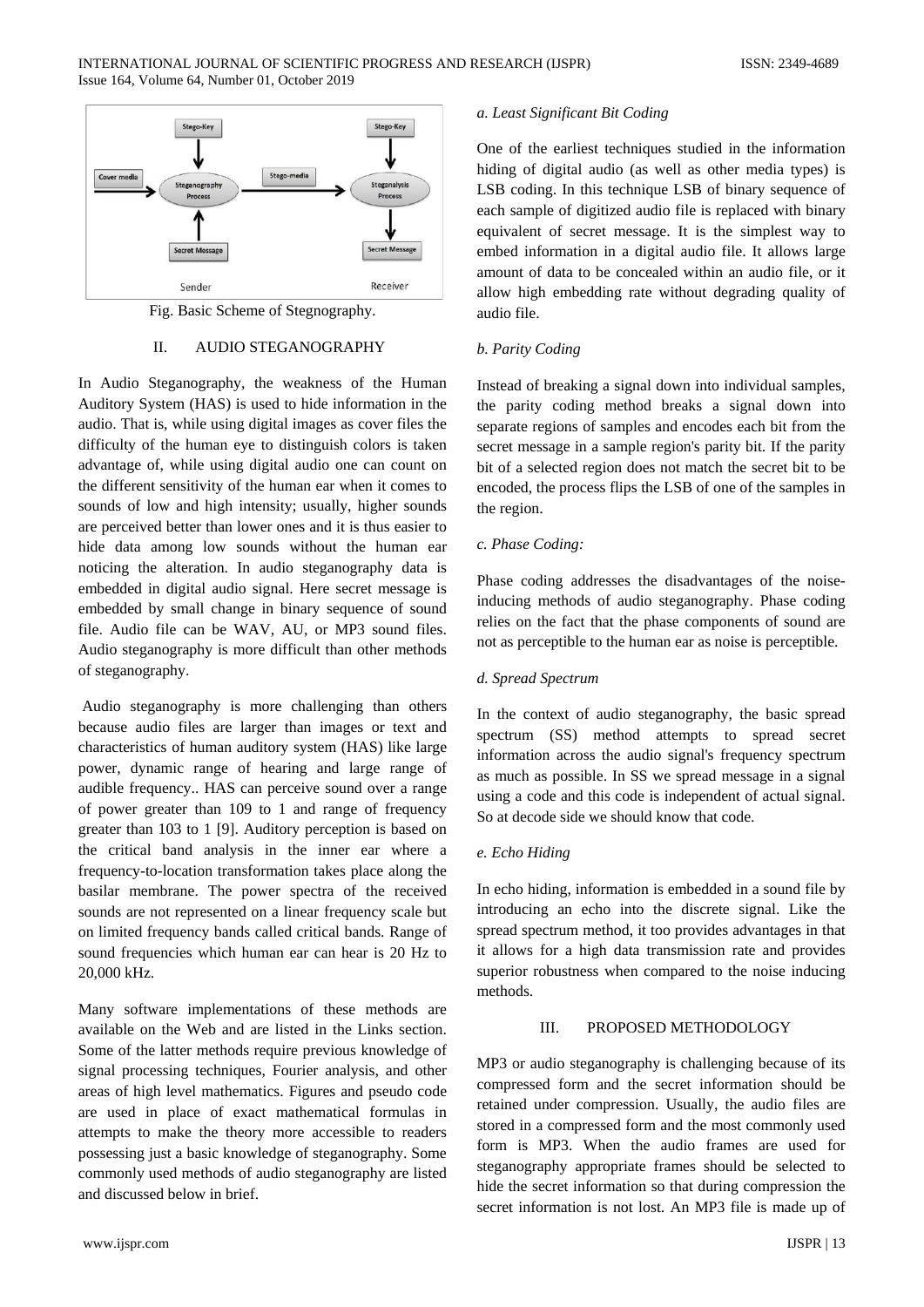multiple MP3 frames that consist of a header and a data block. Each frame contains 4-byte header, which consists of a sync word that identifies the beginning of a valid frame. To overcome the draw backs of previous audio steganography work based on LSB technique a new reversible technique has been reported in this work which is implemented and simulated in MATLAB simulation environment. Proposed technique uses reversible data hiding algorithm to recover the original data, from the embedded audio without any distortion or loss after the authentication.

# *a. Embedding Algorithm*

In audio steganography technique the cover audio samples are segmented to get approximation and detailed coefficients. The secret message is encrypted dynamically using the statistics of the message. In the proposed method the length of the secret message is used for encryption. The encrypted secret message is hidden in the detailed coefficients of the cover. In the extraction phase, the stego audio samples are transformed using reversible approach. The encrypted secret message is retrieved from the detailed coefficients of the cover. Then it is decrypted using the same statistical information. Fig. 3.1 shows the block diagram of proposed algorithm and Fig. 3.2 shows the flow of process of embedding. The embedding procedure is as following-



Fig.3.1 Block Diagram of Embedding Process.

Fist the audio file is processed in MATLAB environment the audio files is segmented and phase differences are calculated and based on phase difference calculation a matrix of phase is created and a secret information which is to be embed in audio are converted into its equivalent binary form and added in audio file. The audio file is reconstructed again an embedded stego audio is obtained as an output of embedded block.

The reversible steganography technique is used in the spatial domain technique. In this spatial domain technique it uses the modulo addition technique to embed the text into the cover audio. It is used for the authentication purpose. The aim of reversible watermarking is to embed the secret massage into the multi- media content audio in proposed work. The performance of reversible steganography is evaluated in the ability to detect the of modification. Basically the loss-less compression technique is used to embed.

# *b. Extraction Algorithm*

At the receiver end the embed text file is extracted. If the extracted text and the stego text match then the audio is accepted at the receiver end. Fig. 3.3 shows the block representation of proposed extraction algorithm. The process flow of proposed work has given in Fig. 3.4.



Fig.3.2 Flow Chart of Embedding Process.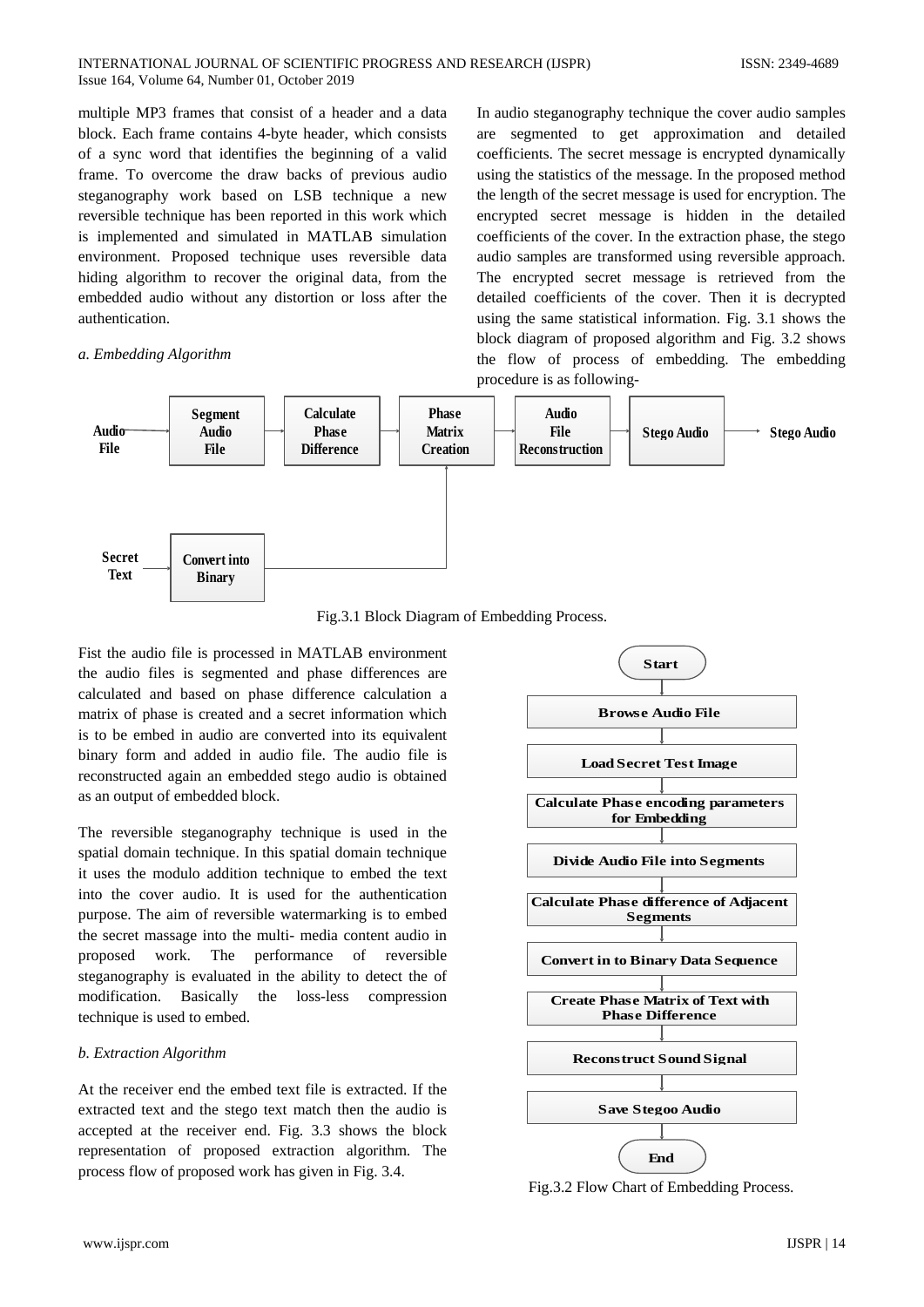

Fig.3.3 Block Diagram of Extraction Process.



Fig.3.4 Flow Chart of Extraction Process.

At the extraction end the stego audio is processed to recover secret information embedded in stego audio file. Firstly the stego audio file segmented to get phase matrix and further phase matrix is processed to get its equivalent binary sequence. The binary sequence extracted from audio file is than converted in its actual text file. Hence fourth the secret information is obtained.

# IV. SIMULATION OUTCOMES

The secret information is encrypted using reversible stegnography approach, which enhances the security and reduces the complexity of the technique. Results for different audio files with different amount of data hidden are presented. Quality of the stego audio is measured using PSNR.

The performance of this technique is evaluated with three kinds of payload capacity: large, medium, and small. The cover audio signal is a music file and the secret file is a text file, both having fixed bit samples. Keeping cover audio samples constant, the secret text samples size are varied to assess the performance of the technique and thus the variation of the security with capacity is studied. Enough number of samples is considered for cover audio, and the secret text samples are taken as half, same, and double that of the cover audio. The secret text file is compressed and indirectly encrypted by reversible algorithm. The entire process has completed in MATLAB simulation.



Fig.4.1 PSNR Comparison Chart.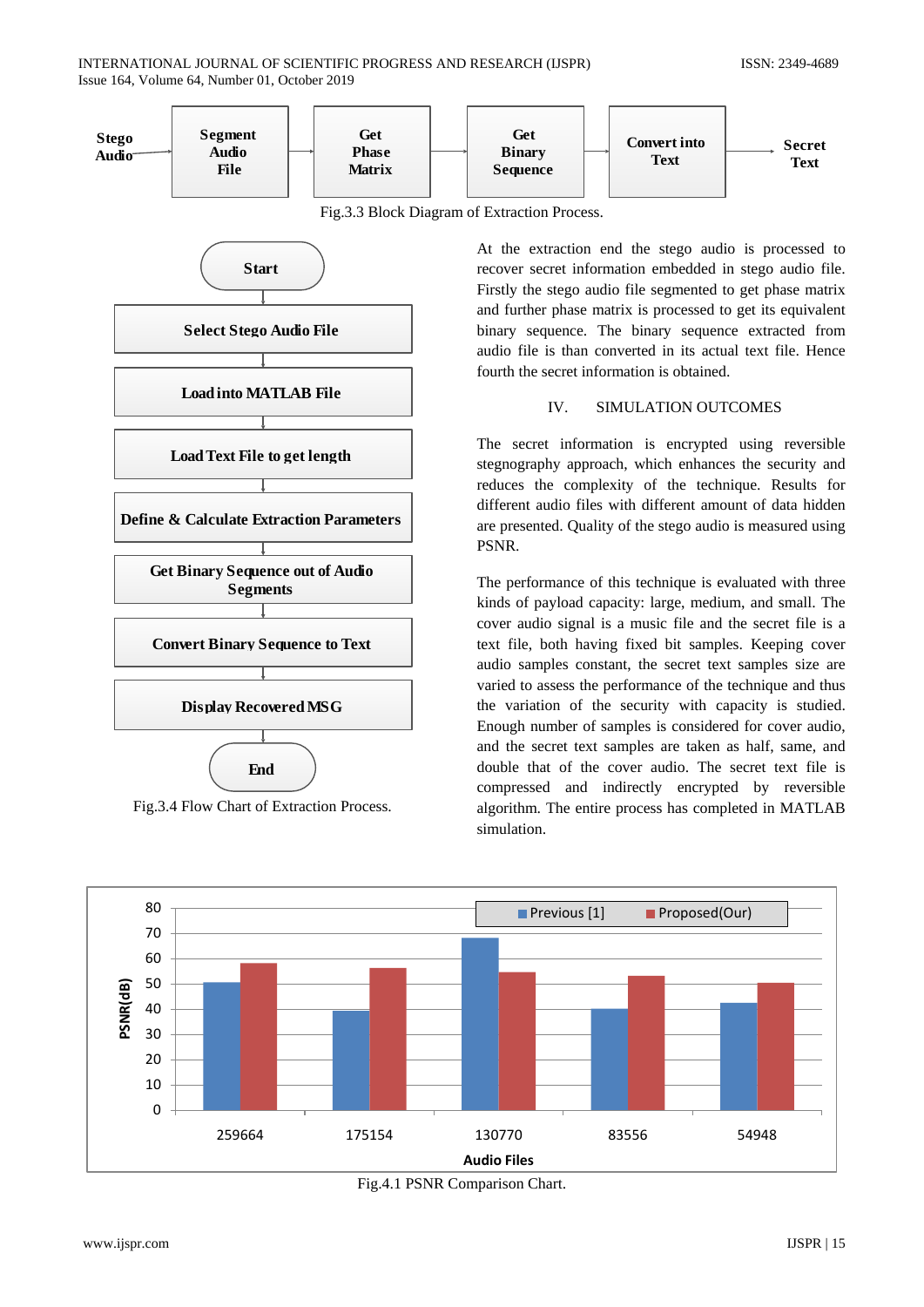The comparative analysis of proposed work with existing base work has given in Table 1 where previous work from base paper [1] has taken as reference and proposed work as extension of base work. The comparison has examined in terms of PSNR value in dB for various secret message size and audio file size.

For audio file size 259664, secret message of length 100 byte has previous PSNR 50.67 has extended in proposed work to 145 bite of secret text size for filed audio file size achieved PSNR 66.02dB. The above examination based on simulation has carried out for different audio samples such as 175154, 130770, 83556, 54948. The corresponding PSNR for all samples for fixed message 150 byte has achieved better performance against previous base work.

V. Table 1: Comparison of Performance between Previous[1] and Proposed Work(Our).

| <b>Audio</b><br><b>File Size</b> | <b>Previous</b> [1]                                       |                     | Proposed(Our)                               |          |
|----------------------------------|-----------------------------------------------------------|---------------------|---------------------------------------------|----------|
|                                  | <b>Secret</b><br><b>Message</b><br><b>Size</b><br>(bytes) | <b>PSNR</b><br>(dB) | <b>Secret</b><br>Message<br>Size<br>(bytes) | PSNR(dB) |
| 259664                           | 100                                                       | 50.67               | 150                                         | 58.31    |
| 175154                           | 100                                                       | 39.43               | 150                                         | 56.44    |
| 130770                           | 100                                                       | 68.25               | 150                                         | 54.72    |
| 83556                            | 100                                                       | 40.31               | 150                                         | 53.35    |
| 54948                            | 100                                                       | 42.60               | 150                                         | 50.55    |

The graphical representation of comparative analysis of proposed work and previous base work has shown in Fig. 4.1 in terms of PSNR in dB. It can be concluded to analyze bar chart that proposed work has better performance against existing work.

# VI. CONCLUSION AND FUTURE SCOPE

In proposed audio steganography, audio is the cover and the secret information is a text file implemented and simulated in MATLAB. The audio steganography techniques proposed in this examination uses audio as the cover. The audio steganography technique is used to hide text file in audio file. An image is hidden in an audio file using reversible audio steganography technique. A high capacity audio steganography technique is used to hide secret text file in audio, which uses an audio for cover and secret text to embed in it. In proposed techniques, the performance of the stego audio is evaluated using the metrics PSNR and compared with previous work.

In future proposed reversible stegnography technique can be extended for image as a secret file. This may address to the increasing of the embedding capacity. Another extension may be tamper localization enhanced by doing

some special operation to the every bin of the histogram image.

#### **REFERENCES**

- [1] R. Indrayani, H. A. Nugroho and R. Hidayat, "An evaluation of MP3 steganography based on modified LSB method," 2017 International Conference on Information Technology Systems and Innovation (ICITSI), Bandung, 2017, pp. 257- 260.
- [2] B. Datta, P. K. Pal and S. K. Bandyopadhyay, "Multi-bit Data Hiding in Randomly Chosen LSB Layers of an Audio," 2016 International Conference on Information Technology (ICIT), Bhubaneswar, 2016, pp. 283-287.
- [3] M. T. Al-Bayati and M. M. Al-Jarrah, "DuoHide: A Secure System for Hiding Multimedia Files in Dual Cover Images," 2016 9th International Conference on Developments in eSystems Engineering (DeSE), Liverpool, 2016, pp. 138- 142.
- [4] V. Sharma and R. Thakur, "LSB modification based Audio Steganography using Trusted Third Party Key Indexing method," 2015 Third International Conference on Image Information Processing (ICIIP), Waknaghat, 2015, pp. 403- 406.
- [5] E. T. B. Abdelsatir, N. C. Debnath and H. Abushama, "A multilayered scheme for transparent audio data hiding," 2015 IEEE/ACS 12th International Conference of Computer Systems and Applications (AICCSA), Marrakech, 2015, pp. 1-6.
- [6] A. Binny and M. Koilakuntla, "Hiding Secret Information Using LSB Based Audio Steganography," 2014 International Conference on Soft Computing and Machine Intelligence, New Delhi, 2014, pp. 56-59.
- [7] A. K. Mandal, M. Kaosar, M. O. Islam and M. D. Hossain, "An approach for enhancing message security in audio steganography," Computer and Information Technology (ICCIT), 2013 16th International Conference on, Khulna, 2014, pp. 383-388.
- [8] K. Srinivasan, V. Ramamurthi, and K. S. Chatha, "A technique for energy versus quality of service trade-off for MPEG-2 decoder," in IEEE Computer society Annual Symposium on VLSI, 2004, 2004, pp. 313-316.
- [9] A. Delforouzi and M. Pooyan, "Adaptive and efficient audio datahiding method in temporal domain," in 7th International Conference on Information, Communications and Signal Processing (ICICS) 2009 2009, pp. 1-4.
- [10] H. B. Kekre, A. Athawale, B. S. Rao, and U. Athawale, "Increasing the capacity of the cover audio signal by using multiple LSBs for information hiding," in 2010 3rd International Conference on Emerging Trends in Engineering and Technology (ICETET), 2010, pp. 196-201.
- [11] R. Sridevi, A. Damodaram, and S. Narasimham, "Efficient Method Of Audio Steganography By Modified Lsb Algorithm And Strong Encryption Key With Enhanced